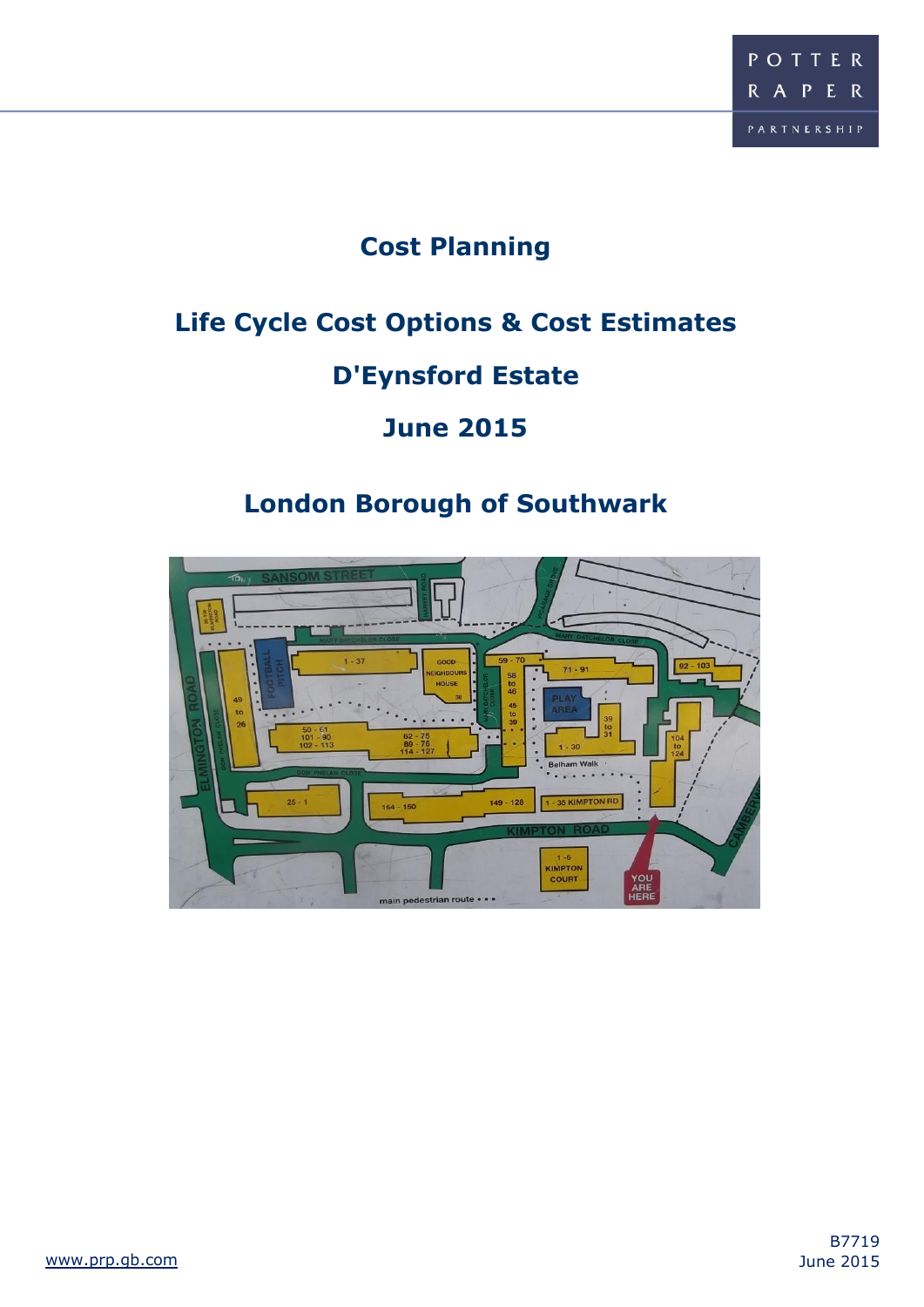# **D'Eynsford Estate Life Cycle Cost Options & Cost Estimates**

## **QA Sheet**

| <b>Title</b>                                    | Rev. | <b>Design</b><br><b>Stage</b> | <b>Prepared</b><br>By | <b>Date</b> | <b>Estimated</b><br>Cost @3.5%<br><b>NPV</b> | <b>Estimated</b><br><b>Cost @1%</b><br><b>NPV</b> |
|-------------------------------------------------|------|-------------------------------|-----------------------|-------------|----------------------------------------------|---------------------------------------------------|
| <b>Life Cycle Cost Options</b>                  | 1    | $\overline{2}$                | <b>NKQ</b>            | 25/06/15    |                                              |                                                   |
| Option 1 Repair and<br>Redecorate               |      |                               |                       |             |                                              | £1,754,179.18 £2,216,349.28                       |
| Option 2 Renew UPVC                             |      |                               |                       |             |                                              | £1,774,138.48 £2,178,525.32                       |
| Option 3 Renew Aluminium                        |      |                               |                       |             |                                              | £1,760,134.89 £1,997,881.45                       |
| Option 2 Renew Hardwood                         |      |                               |                       |             |                                              | £2,456,947.97 £2,914,528.68                       |
| <b>Cost Estimating</b>                          |      |                               |                       |             |                                              |                                                   |
| Kimpton Road - Renew<br>Crittal Windows in UPVC |      |                               |                       |             | £84,825.00                                   | n/a                                               |
| Kimpton Court - Renew<br>Balcony Doors in UPVC  |      |                               |                       |             | £12,495.00                                   | n/a                                               |
|                                                 |      |                               |                       |             |                                              |                                                   |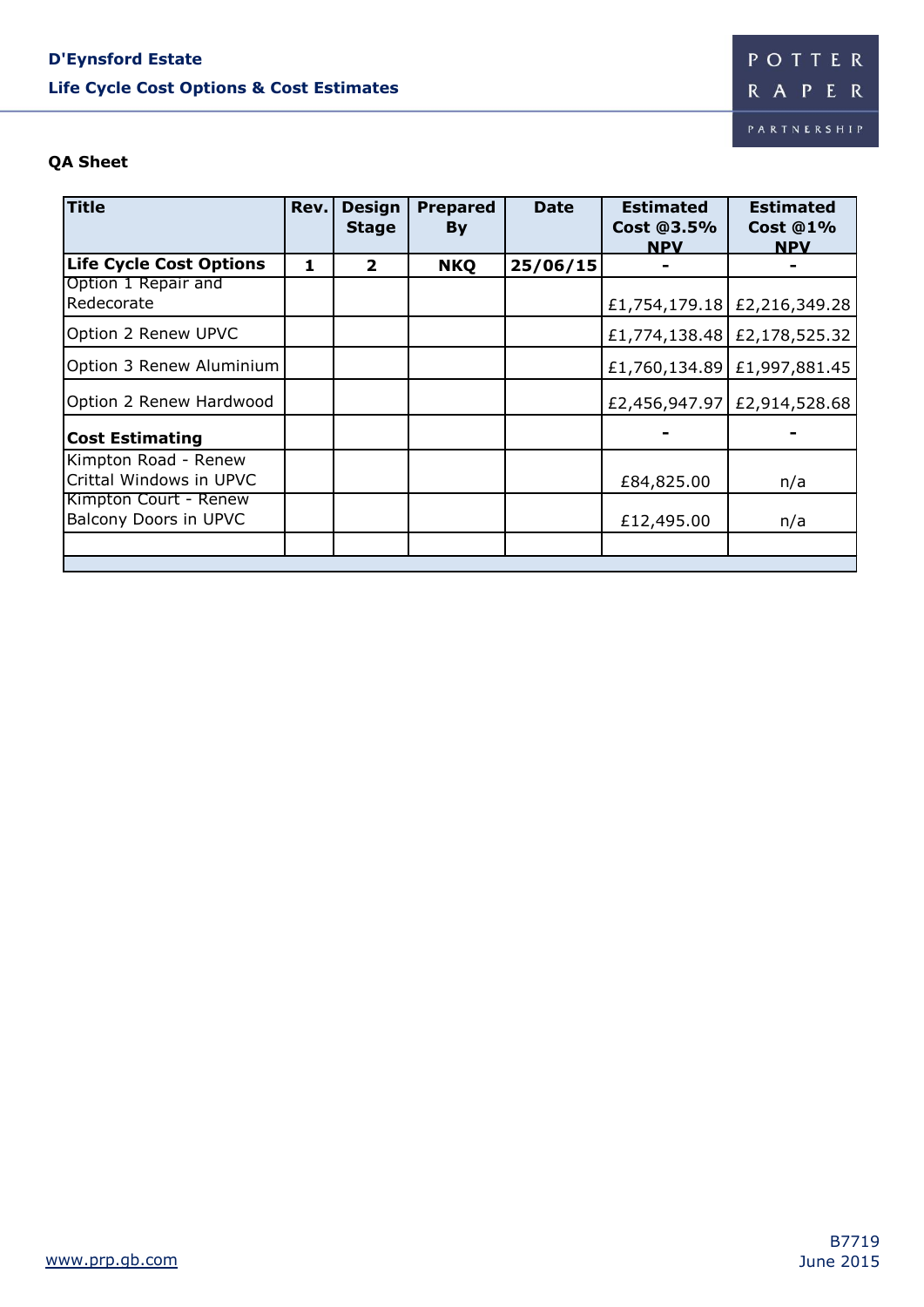| <b>Contents</b>                                        |                |
|--------------------------------------------------------|----------------|
|                                                        |                |
| Timber Window Repair And Redecoration Option @3.5% NPV | A1             |
| Timber Window Repair And Redecoration Option @1% NPV   | A1a            |
| Renew Timber Windows in UPVC @3.5% NPV                 | A2             |
| Renew Timber Windows in UPVC @1% NPV                   | A2a            |
| Renew Timber Windows in Aluminium @3.5% NPV            | A3             |
| Renew Timber Windows in Aluminium @1% NPV              | АЗа            |
| Renew Timber Windows in Hardwood @3.5% NPV             | A <sub>4</sub> |
| Renew Timber Windows in Hardwood @1% NPV               | A4a            |
| Cost Estimates for Kimpton Road & Kimpton Court        | <b>A5</b>      |
| Specification Information                              | в              |
|                                                        |                |
|                                                        |                |
|                                                        |                |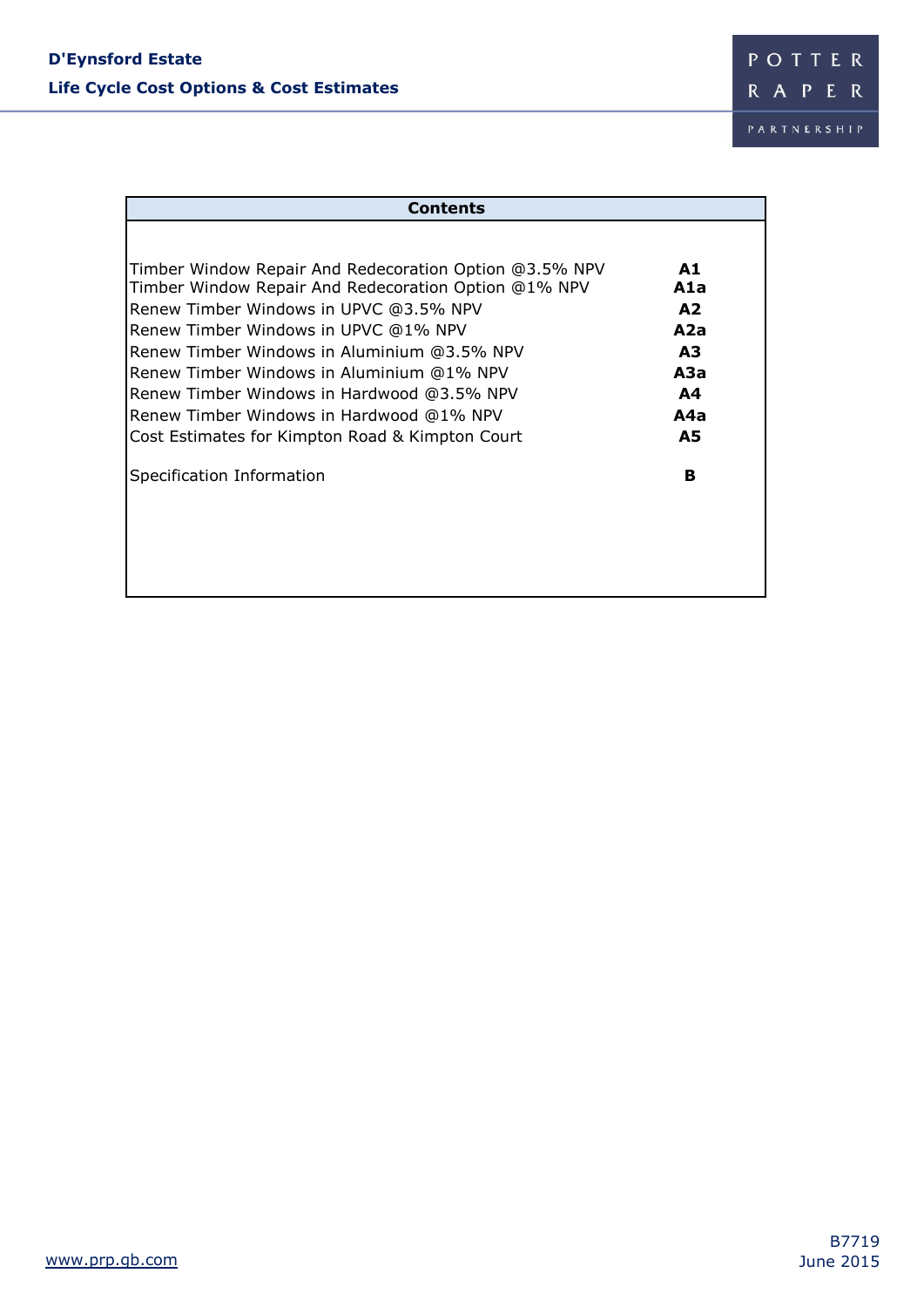

### **Replacement of windows in different materials Timber Windows A1 OPTION 1 - REPAIR AND REDECORATE**

| <b>Ref</b>                                                 | <b>Element</b>                                                                                                                                                             |                                                                                                                | £                                                                               |              |
|------------------------------------------------------------|----------------------------------------------------------------------------------------------------------------------------------------------------------------------------|----------------------------------------------------------------------------------------------------------------|---------------------------------------------------------------------------------|--------------|
| $\mathbf{1}$                                               | <b>CAPITAL COST ASSESMENT</b><br>Repair and Redecorate existing timber<br>windows                                                                                          | 463,000                                                                                                        |                                                                                 | 463,000      |
|                                                            | Sub-Total                                                                                                                                                                  |                                                                                                                |                                                                                 | 463,000.00   |
| $\overline{2}$                                             | Preliminaries                                                                                                                                                              |                                                                                                                |                                                                                 | 100,000.00   |
| 3                                                          | Scaffolding / Access provision                                                                                                                                             |                                                                                                                |                                                                                 | 216,000.00   |
| $\overline{4}$                                             | Contingency                                                                                                                                                                | 10.00%                                                                                                         |                                                                                 | 46,300.00    |
|                                                            | <b>CONSTRUCTION COST ESTIMATE</b>                                                                                                                                          |                                                                                                                |                                                                                 | 825,300.00   |
|                                                            |                                                                                                                                                                            |                                                                                                                | <b>NPV</b>                                                                      |              |
|                                                            | <b>LIFE CYCLE COSTS (40 Year Cycle)</b>                                                                                                                                    |                                                                                                                | 3.5%                                                                            |              |
| 5<br>6<br>$\overline{7}$<br>8<br>9<br>10<br>11<br>12<br>13 | Year 5<br>Year 10<br>Year 15<br>Year 20 (Renew in UPVC)<br>Year 25<br>Year 30<br>Year 35<br>Year 40<br>Residual Cost at Year 40 (assume<br>UPVC Windows have 30 year life) | 142,950.00<br>142,950.00<br>142,950.00<br>1,114,500.00<br>116,800.00<br>116,800.00<br>116,800.00<br>116,800.00 | 120,360<br>101,340<br>85,326<br>560,110<br>49,424<br>41,613<br>35,037<br>29,500 | 1,022,709.85 |
|                                                            |                                                                                                                                                                            | 371,500.00                                                                                                     | 93,831                                                                          | 93,830.67    |
|                                                            | <b>TOTAL 40 YEAR LIFE CYCLE COST</b>                                                                                                                                       |                                                                                                                |                                                                                 | 928,879.18   |
|                                                            | <b>TOTAL COMBINED COMPARITIVE</b><br><b>COST</b>                                                                                                                           |                                                                                                                |                                                                                 | 1,754,179.18 |

### **Notes and Assumptions**

- Costs are based upon current data and no uplifts have been included for increased costs.
- Costs have been based upon an assumed specification throughout
- Costs are based upon our assesment of the market value for replacement windows based upon tenders received for UPVC Windows
- Lifecycles allowed have been based upon BCIS, Component life schedules
	- Costs for maintenance are based on the average of expected works by window. Decorations
- **-** Inc. We have allowed for 30% of the block to be scaffold against all 4 options for maintenance.
- **-** We have assumed an average interest rate of 3.5% for the calculation of NPV
- **-** We have assumed that by repairing and redecorating the existing windows we have prolonged their life by a further 20 years.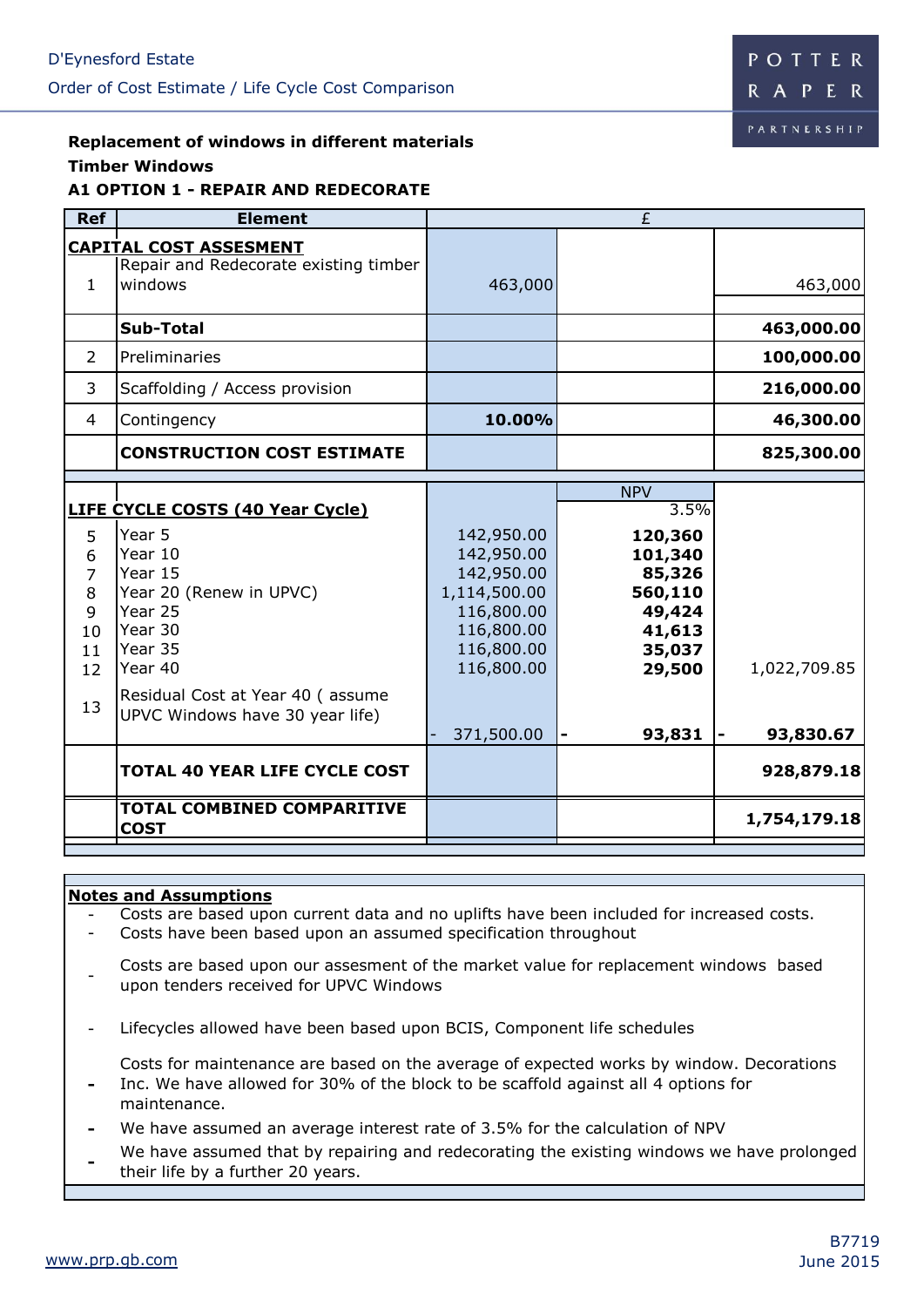# **Replacement of windows in different materials Timber Windows**

## **A1a OPTION 1 - REPAIR AND REDECORATE**

| <b>Ref</b>                                                              | <b>Element</b>                                                                                                                                                                                                                                         |                                                                                                                              | $\overline{E}$                                                                                                    |                                            |
|-------------------------------------------------------------------------|--------------------------------------------------------------------------------------------------------------------------------------------------------------------------------------------------------------------------------------------------------|------------------------------------------------------------------------------------------------------------------------------|-------------------------------------------------------------------------------------------------------------------|--------------------------------------------|
| $\mathbf{1}$                                                            | <b>CAPITAL COST ASSESMENT</b><br>Repair and Redecorate existing timber<br>windows                                                                                                                                                                      | 463,000                                                                                                                      |                                                                                                                   | 463,000                                    |
|                                                                         | <b>Sub-Total</b>                                                                                                                                                                                                                                       |                                                                                                                              |                                                                                                                   | 463,000.00                                 |
| 2                                                                       | Preliminaries                                                                                                                                                                                                                                          |                                                                                                                              |                                                                                                                   | 100,000.00                                 |
| 3                                                                       | Scaffolding / Access provision                                                                                                                                                                                                                         |                                                                                                                              |                                                                                                                   | 216,000.00                                 |
| 4                                                                       | Contingency                                                                                                                                                                                                                                            | 10.00%                                                                                                                       |                                                                                                                   | 46,300.00                                  |
|                                                                         | <b>CONSTRUCTION COST ESTIMATE</b>                                                                                                                                                                                                                      |                                                                                                                              |                                                                                                                   | 825,300.00                                 |
| 5<br>6<br>$\overline{7}$<br>8<br>9<br>10<br>11<br>12 <sup>2</sup><br>13 | LIFE CYCLE COSTS (40 Year Cycle)<br>Year 5<br>Year 10<br>Year 15<br>Year 20 (Renew in UPVC)<br>Year 25<br>Year 30<br>Year 35<br>Year 40<br>Residual Cost at Year 40 (assume<br>UPVC Windows have 30 year life)<br><b>TOTAL 40 YEAR LIFE CYCLE COST</b> | 142,950.00<br>142,950.00<br>142,950.00<br>1,114,500.00<br>116,800.00<br>116,800.00<br>116,800.00<br>116,800.00<br>371,500.00 | <b>NPV</b><br>1.0%<br>136,012<br>129,411<br>123,130<br>913,382<br>91,077<br>86,657<br>82,451<br>78,449<br>249,519 | 1,640,568.43<br>249,519.14<br>1,391,049.28 |
|                                                                         |                                                                                                                                                                                                                                                        |                                                                                                                              |                                                                                                                   |                                            |
|                                                                         | <b>TOTAL COMBINED COMPARITIVE</b><br><b>COST</b>                                                                                                                                                                                                       |                                                                                                                              |                                                                                                                   | 2,216,349.28                               |

### **Notes and Assumptions**

- Costs are based upon current data and no uplifts have been included for increased costs.

- Costs have been based upon an assumed specification throughout
- Costs are based upon our assesment of the market value for replacement windows based upon tenders received for UPVC Windows
- Lifecycles allowed have been based upon BCIS, Component life schedules

Costs for maintenance are based on the average of expected works by window. Decorations Inc. We have allowed for 30% of the block to be scaffold against all 4 options for

- maintenance.
- **-** We have assumed an average interest rate of 1% for the calculation of NPV
- **-** We have assumed that by repairing and redecorating the existing windows we have prolonged
- their life by a further 20 years.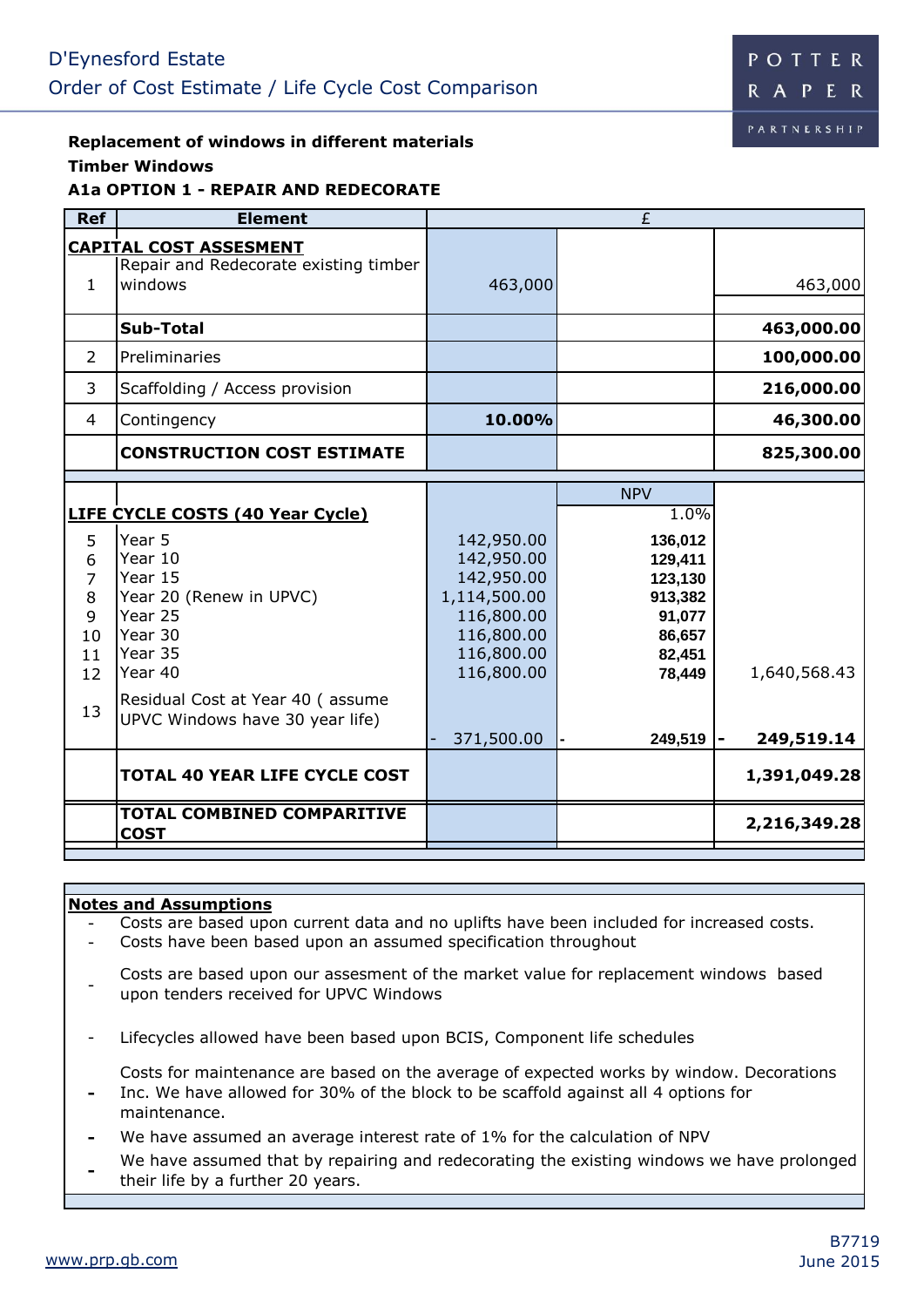**Replacement of windows in different materials Timber Windows A2 OPTION 2 RENEW UPVC**

| <b>Ref</b>                                                 | <b>Element</b>                                                                                                                                                                        |                                                                                                                | £                                                                                                   |                          |
|------------------------------------------------------------|---------------------------------------------------------------------------------------------------------------------------------------------------------------------------------------|----------------------------------------------------------------------------------------------------------------|-----------------------------------------------------------------------------------------------------|--------------------------|
| $\mathbf{1}$                                               | <b>CAPITAL COST ASSESMENT</b><br>Renew existing timber windows in<br><b>UPVC</b>                                                                                                      | 770,000                                                                                                        |                                                                                                     | 770,000                  |
|                                                            | <b>Sub-Total</b>                                                                                                                                                                      |                                                                                                                |                                                                                                     | 770,000.00               |
| $\overline{2}$                                             | Preliminaries                                                                                                                                                                         |                                                                                                                |                                                                                                     | 90,000.00                |
| 3                                                          | Scaffolding / Access provision                                                                                                                                                        |                                                                                                                |                                                                                                     | 216,000.00               |
| 4                                                          | Contingency                                                                                                                                                                           | 5%                                                                                                             |                                                                                                     | 38,500.00                |
|                                                            | <b>CONSTRUCTION COST ESTIMATE</b>                                                                                                                                                     |                                                                                                                |                                                                                                     | 1,114,500.00             |
| 5<br>6<br>7<br>8<br>9<br>10<br>11<br>12 <sup>2</sup><br>13 | <b>LIFE CYCLE COSTS (40 Year Cycle)</b><br>Year 5<br>Year 10<br>Year 15<br>Year 20<br>Year 25<br>Year 30 (renew in UPVC)<br>Year 35<br>Year 40<br>Residual Cost at Year 40 (assume 30 | 116,800.00<br>116,800.00<br>116,800.00<br>116,800.00<br>116,800.00<br>1,114,500.00<br>116,800.00<br>116,800.00 | <b>NPV</b><br>3.5%<br>98,342<br>82,802<br>69,717<br>58,700<br>49,424<br>397,072<br>35,037<br>29,500 | 820,594.32               |
|                                                            | year life)<br><b>TOTAL 40 YEAR LIFE CYCLE COST</b>                                                                                                                                    | 637,266.00                                                                                                     | 160,956                                                                                             | 160,955.85<br>659,638.48 |
|                                                            | <b>TOTAL COMBINED COMPARITIVE</b><br><b>COST</b>                                                                                                                                      |                                                                                                                |                                                                                                     | 1,774,138.48             |

### **Notes and Assumptions**

- Costs are based upon current data and no uplifts have been included for increased costs.

- Costs have been based upon an assumed specification throughout

- Costs are based upon our assesment of the market value for replacement windows based upon tenders received for UPVC Windows

- Lifecycles allowed have been based upon BCIS, Component life schedules

Costs for maintenance are based on the average of expected works by window. Decorations Inc. We have allowed for 30% of the block to be scaffold against all 4 options for

- maintenance.
- **-** We have assumed an average interest rate of 3.5% for the calculation of NPV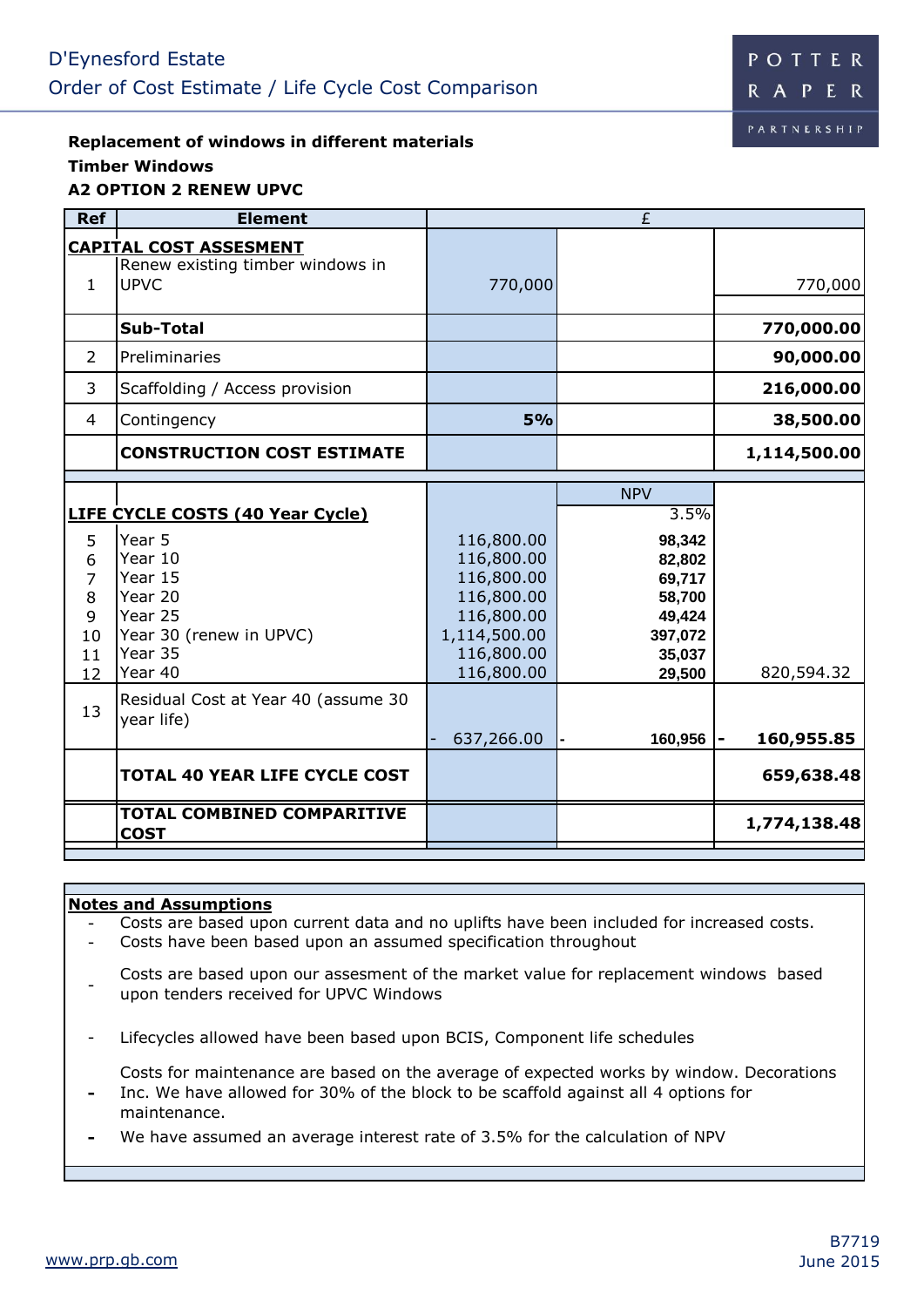**Replacement of windows in different materials Timber Windows A2a OPTION 2 RENEW UPVC**

| <b>Ref</b>                                    | <b>Element</b>                                                                                                                                                                                      |                                                                                                                | £                                                                                                      |                            |
|-----------------------------------------------|-----------------------------------------------------------------------------------------------------------------------------------------------------------------------------------------------------|----------------------------------------------------------------------------------------------------------------|--------------------------------------------------------------------------------------------------------|----------------------------|
| $\mathbf{1}$                                  | <b>CAPITAL COST ASSESMENT</b><br>Renew existing timber windows in<br><b>UPVC</b>                                                                                                                    | 770,000                                                                                                        |                                                                                                        | 770,000                    |
|                                               | <b>Sub-Total</b>                                                                                                                                                                                    |                                                                                                                |                                                                                                        | 770,000.00                 |
| $\overline{2}$                                | Preliminaries                                                                                                                                                                                       |                                                                                                                |                                                                                                        | 90,000.00                  |
| 3                                             | Scaffolding / Access provision                                                                                                                                                                      |                                                                                                                |                                                                                                        | 216,000.00                 |
| 4                                             | Contingency                                                                                                                                                                                         | 5%                                                                                                             |                                                                                                        | 38,500.00                  |
|                                               | <b>CONSTRUCTION COST ESTIMATE</b>                                                                                                                                                                   |                                                                                                                |                                                                                                        | 1,114,500.00               |
| 5<br>6<br>7<br>8<br>9<br>10<br>11<br>12<br>13 | <b>LIFE CYCLE COSTS (40 Year Cycle)</b><br>Year 5<br>Year 10<br>Year 15<br>Year 20<br>Year 25<br>Year 30 (renew in UPVC)<br>Year 35<br>Year 40<br>Residual Cost at Year 40 (assume 30<br>year life) | 116,800.00<br>116,800.00<br>116,800.00<br>116,800.00<br>116,800.00<br>1,114,500.00<br>116,800.00<br>116,800.00 | <b>NPV</b><br>1.0%<br>111,131<br>105,738<br>100,606<br>95,723<br>91,077<br>826,873<br>82,451<br>78,449 | 1,492,047.03               |
|                                               | <b>TOTAL 40 YEAR LIFE CYCLE COST</b>                                                                                                                                                                | 637,266.00                                                                                                     | 428,022                                                                                                | 428,021.71<br>1,064,025.32 |
|                                               | <b>TOTAL COMBINED COMPARITIVE</b><br><b>COST</b>                                                                                                                                                    |                                                                                                                |                                                                                                        | 2,178,525.32               |

### **Notes and Assumptions**

- Costs are based upon current data and no uplifts have been included for increased costs.

- Costs have been based upon an assumed specification throughout
- Costs are based upon our assesment of the market value for replacement windows based upon tenders received for UPVC Windows
- Lifecycles allowed have been based upon BCIS, Component life schedules

Costs for maintenance are based on the average of expected works by window. Decorations Inc. We have allowed for 30% of the block to be scaffold against all 4 options for

- maintenance.
- **-** We have assumed an average interest rate of 1% for the calculation of NPV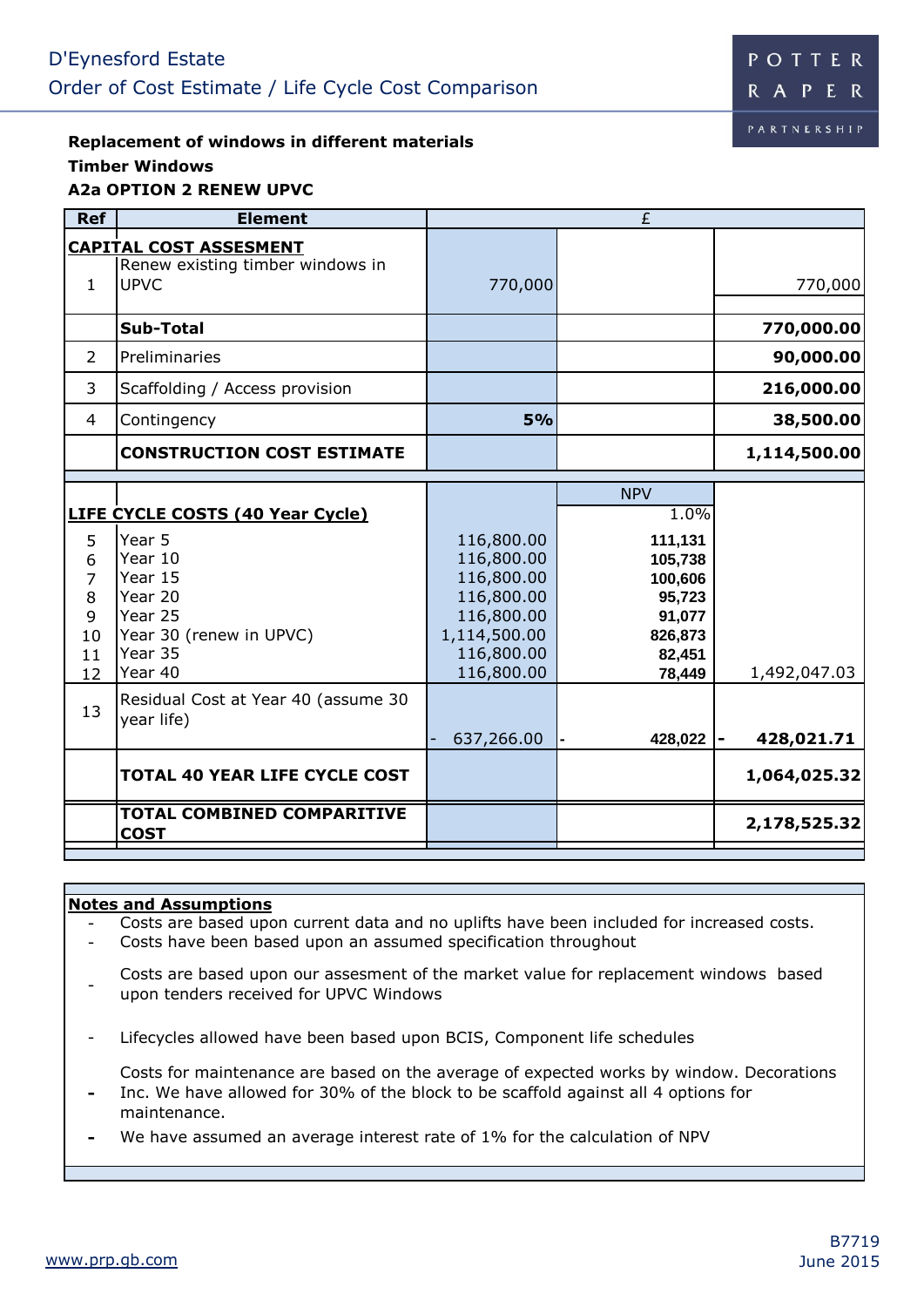#### **Replacement of windows in different materials Timber Windows**

# **A3 OPTION 3 RENEW POWDER COATED ALUMINIUM**

| <b>Ref</b>                                                 | <b>Element</b>                                                                                                                                                                                           |                                                                                                                | £                                                                                                   |                          |
|------------------------------------------------------------|----------------------------------------------------------------------------------------------------------------------------------------------------------------------------------------------------------|----------------------------------------------------------------------------------------------------------------|-----------------------------------------------------------------------------------------------------|--------------------------|
| $\mathbf{1}$                                               | <b>CAPITAL COST ASSESMENT</b><br>Renew existing timber windows in<br><b>ALUMINIUM</b>                                                                                                                    | 970,000                                                                                                        |                                                                                                     | 970,000                  |
|                                                            | <b>Sub-Total</b>                                                                                                                                                                                         |                                                                                                                |                                                                                                     | 970,000.00               |
| 2                                                          | Preliminaries                                                                                                                                                                                            |                                                                                                                |                                                                                                     | 90,000.00                |
| 3                                                          | Scaffolding / Access provision                                                                                                                                                                           |                                                                                                                |                                                                                                     | 216,000.00               |
| $\overline{4}$                                             | Contingency                                                                                                                                                                                              | 5%                                                                                                             |                                                                                                     | 48,500.00                |
|                                                            | <b>CONSTRUCTION COST ESTIMATE</b>                                                                                                                                                                        |                                                                                                                |                                                                                                     | 1,324,500.00             |
| 5<br>6<br>7<br>8<br>9<br>10<br>11<br>12 <sup>2</sup><br>13 | <b>LIFE CYCLE COSTS (40 Year Cycle)</b><br>Year 5<br>Year 10<br>Year 15<br>Year 20<br>Year 25<br>Year 30<br>Year 35<br>Year 40 (renew in Aluminium)<br>Residual Cost at Year 40 (assume 40<br>year life) | 116,800.00<br>116,800.00<br>116,800.00<br>116,800.00<br>116,800.00<br>116,800.00<br>116,800.00<br>1,324,500.00 | <b>NPV</b><br>3.5%<br>98,342<br>82,802<br>69,717<br>58,700<br>49,424<br>41,613<br>35,037<br>334,532 | 770,167.12               |
|                                                            | <b>TOTAL 40 YEAR LIFE CYCLE COST</b>                                                                                                                                                                     | $-1,324,500.00$                                                                                                | 334,532                                                                                             | 334,532.23<br>435,634.89 |
|                                                            | <b>TOTAL COMBINED COMPARITIVE</b><br><b>COST</b>                                                                                                                                                         |                                                                                                                |                                                                                                     | 1,760,134.89             |

### **Notes and Assumptions**

- Costs are based upon current data and no uplifts have been included for increased costs.

- Costs have been based upon an assumed specification throughout
- Costs are based upon our assesment of the market value for replacement windows based upon tenders received for Aluminium Windows
- Lifecycles allowed have been based upon BCIS, Component life schedules

Costs for maintenance are based on the average of expected works by window. Decorations Inc. We have allowed for 30% of the block to be scaffold against all 4 options for

- maintenance.
- **-** We have assumed an average interest rate of 3.5% for the calculation of NPV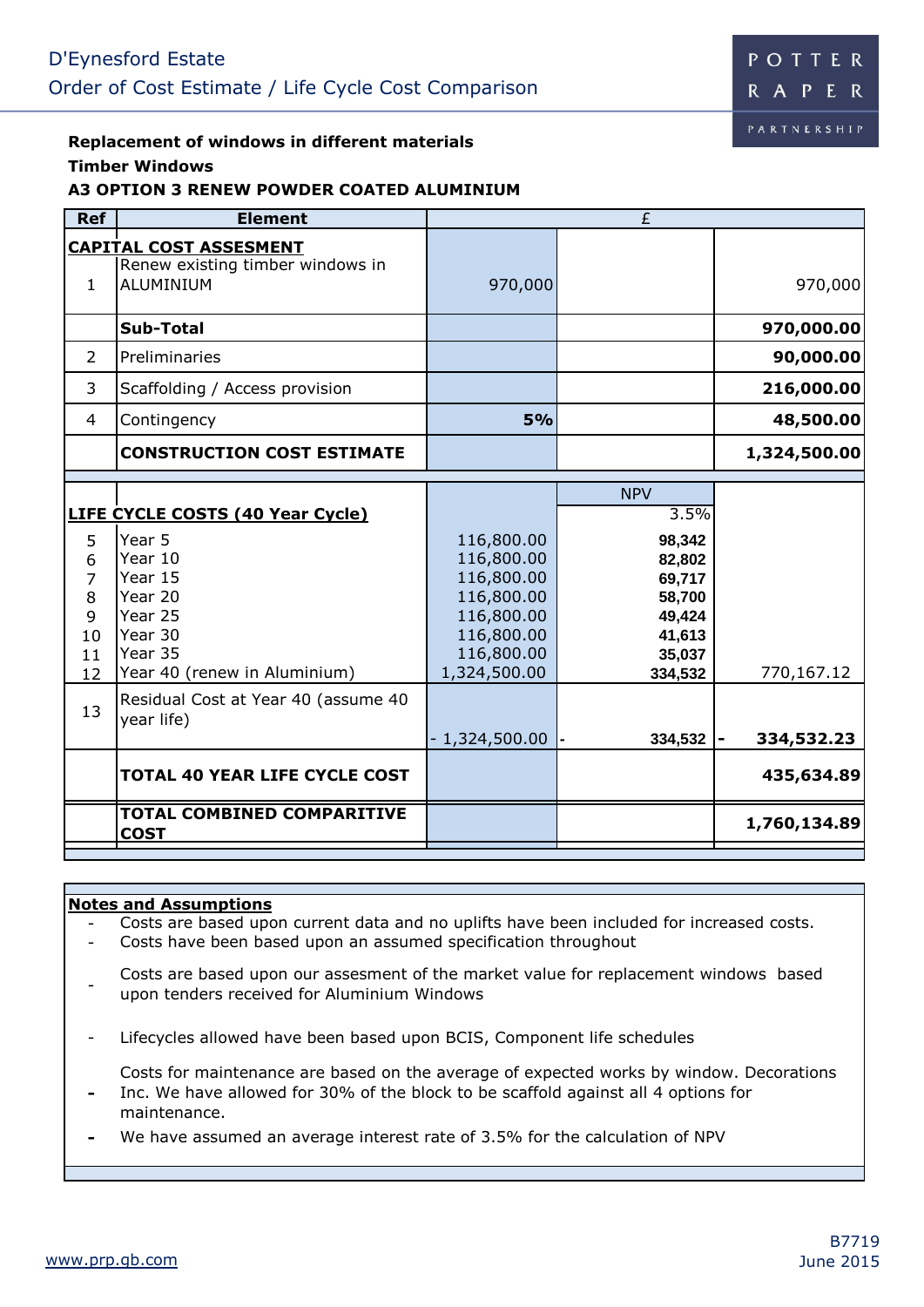# **Replacement of windows in different materials**

### **Timber Windows**

## **A3a OPTION 3 RENEW POWDER COATED ALUMINIUM**

| <b>Ref</b>                        | <b>Element</b>                                                                                               |                                                                                                | $\overline{E}$                                                                              |                            |
|-----------------------------------|--------------------------------------------------------------------------------------------------------------|------------------------------------------------------------------------------------------------|---------------------------------------------------------------------------------------------|----------------------------|
| $\mathbf{1}$                      | <b>CAPITAL COST ASSESMENT</b><br>Renew existing timber windows in<br>ALUMINIUM                               | 970,000                                                                                        |                                                                                             | 970,000                    |
|                                   | <b>Sub-Total</b>                                                                                             |                                                                                                |                                                                                             | 970,000.00                 |
| $\overline{2}$                    | Preliminaries                                                                                                |                                                                                                |                                                                                             | 90,000.00                  |
| 3                                 | Scaffolding / Access provision                                                                               |                                                                                                |                                                                                             | 216,000.00                 |
| 4                                 | Contingency                                                                                                  | 5%                                                                                             |                                                                                             | 48,500.00                  |
|                                   | <b>CONSTRUCTION COST ESTIMATE</b>                                                                            |                                                                                                |                                                                                             | 1,324,500.00               |
| 5<br>6<br>7<br>8<br>9<br>10<br>11 | LIFE CYCLE COSTS (40 Year Cycle)<br>Year 5<br>Year 10<br>Year 15<br>Year 20<br>Year 25<br>Year 30<br>Year 35 | 116,800.00<br>116,800.00<br>116,800.00<br>116,800.00<br>116,800.00<br>116,800.00<br>116,800.00 | <b>NPV</b><br>1.0%<br>111,131<br>105,738<br>100,606<br>95,723<br>91,077<br>86,657<br>82,451 |                            |
| 12<br>13                          | Year 40 (renew in Aluminium)<br>Residual Cost at Year 40 (assume 40<br>year life)                            | 1,324,500.00<br>$-1,324,500.00$                                                                | 889,605<br>889,605                                                                          | 1,562,986.03<br>889,604.58 |
|                                   | <b>TOTAL 40 YEAR LIFE CYCLE COST</b>                                                                         |                                                                                                |                                                                                             | 673,381.45                 |
|                                   | <b>TOTAL COMBINED COMPARITIVE</b><br><b>COST</b>                                                             |                                                                                                |                                                                                             | 1,997,881.45               |

### **Notes and Assumptions**

- Costs are based upon current data and no uplifts have been included for increased costs.

- Costs have been based upon an assumed specification throughout
- Costs are based upon our assesment of the market value for replacement windows based upon tenders received for Aluminium Windows
- Lifecycles allowed have been based upon BCIS, Component life schedules

Costs for maintenance are based on the average of expected works by window. Decorations Inc. We have allowed for 30% of the block to be scaffold against all 4 options for

- maintenance.
- **-** We have assumed an average interest rate of 1% for the calculation of NPV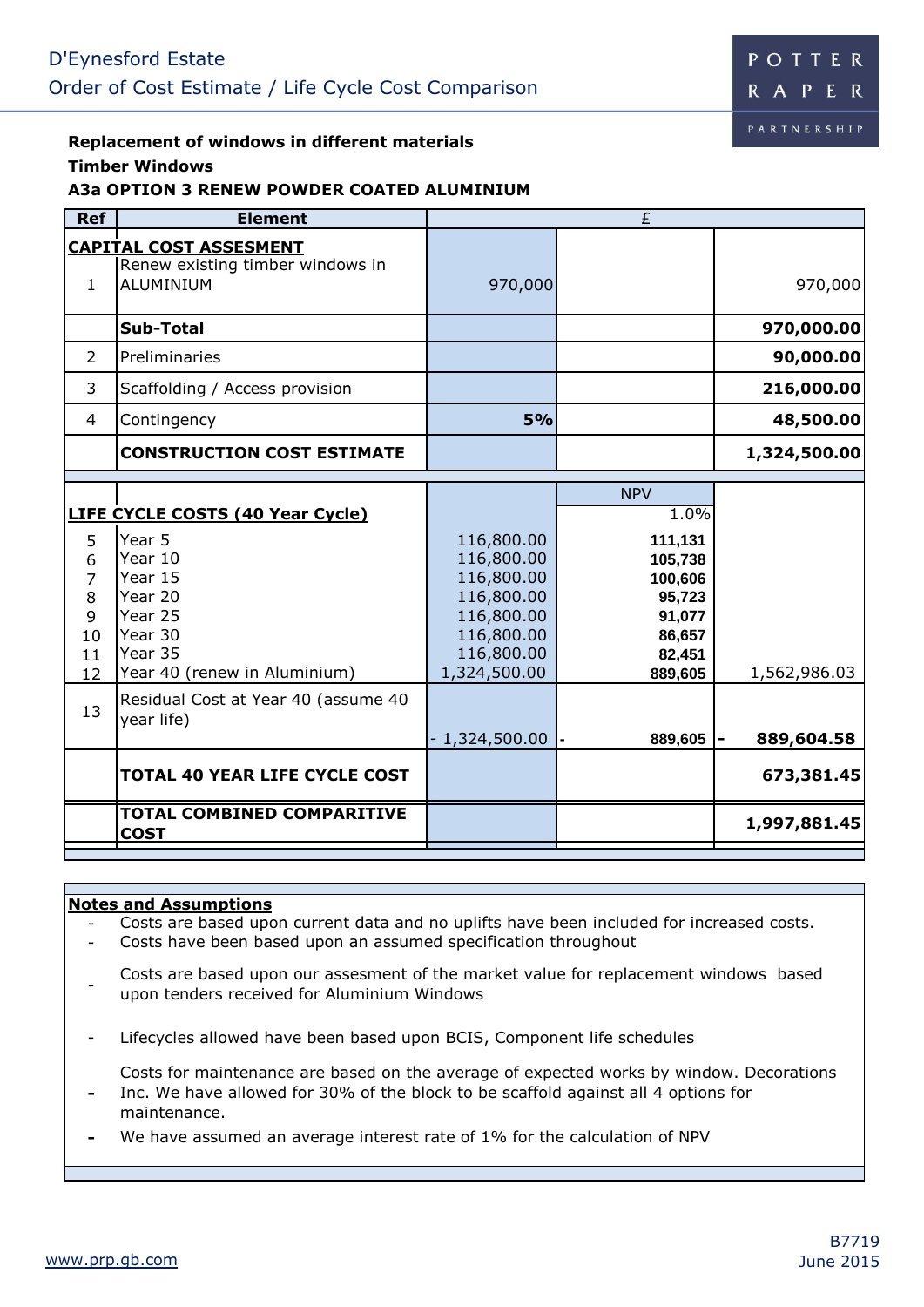### **Replacement of windows in different materials Timber Windows A4 OPTION 4 RENEW HARDWOOD**

| <b>Ref</b>                                                 | <b>Element</b>                                                                                                                                                                                          |                                                                                                                | £                                                                                                       |                          |
|------------------------------------------------------------|---------------------------------------------------------------------------------------------------------------------------------------------------------------------------------------------------------|----------------------------------------------------------------------------------------------------------------|---------------------------------------------------------------------------------------------------------|--------------------------|
| $\mathbf{1}$                                               | <b>CAPITAL COST ASSESMENT</b><br>Renew existing timber windows in<br><b>HARDWOOD</b>                                                                                                                    | 1,250,000                                                                                                      |                                                                                                         | 1,250,000                |
|                                                            | <b>Sub-Total</b>                                                                                                                                                                                        |                                                                                                                |                                                                                                         | 1,250,000.00             |
| $\overline{2}$                                             | Preliminaries                                                                                                                                                                                           |                                                                                                                |                                                                                                         | 90,000.00                |
| 3                                                          | Scaffolding / Access provision                                                                                                                                                                          |                                                                                                                |                                                                                                         | 216,000.00               |
| 4                                                          | Contingency                                                                                                                                                                                             | 5%                                                                                                             |                                                                                                         | 62,500.00                |
|                                                            | <b>CONSTRUCTION COST ESTIMATE</b>                                                                                                                                                                       |                                                                                                                |                                                                                                         | 1,618,500.00             |
| 5<br>6<br>$\overline{7}$<br>8<br>9<br>10<br>11<br>12<br>13 | <b>LIFE CYCLE COSTS (40 Year Cycle)</b><br>Year 5<br>Year 10<br>Year 15<br>Year 20<br>Year 25<br>Year 30<br>Year 35<br>Year 40 (renew in Hardwood)<br>Residual Cost at Year 40 (assume 40<br>year life) | 224,800.00<br>224,800.00<br>224,800.00<br>224,800.00<br>224,800.00<br>224,800.00<br>224,800.00<br>1,618,500.00 | <b>NPV</b><br>3.5%<br>189,276<br>159,365<br>134,181<br>112,977<br>95,123<br>80,091<br>67,435<br>408,789 | 1,247,236.51             |
|                                                            | <b>TOTAL 40 YEAR LIFE CYCLE COST</b>                                                                                                                                                                    | $-1,618,500.00$                                                                                                | 408,789                                                                                                 | 408,788.54<br>838,447.97 |
|                                                            | <b>TOTAL COMBINED COMPARITIVE</b><br><b>COST</b>                                                                                                                                                        |                                                                                                                |                                                                                                         | 2,456,947.97             |

### **Notes and Assumptions**

- Costs are based upon current data and no uplifts have been included for increased costs.

- Costs have been based upon an assumed specification throughout
- Costs are based upon our assesment of the market value for replacement windows based upon tenders received for Hardwood Windows
- Lifecycles allowed have been based upon BCIS, Component life schedules

Costs for maintenance are based on the average of expected works by window. Decorations Inc. We have allowed for 30% of the block to be scaffold against all 4 options for

- maintenance.
- **-** We have assumed an average interest rate of 3.5% for the calculation of NPV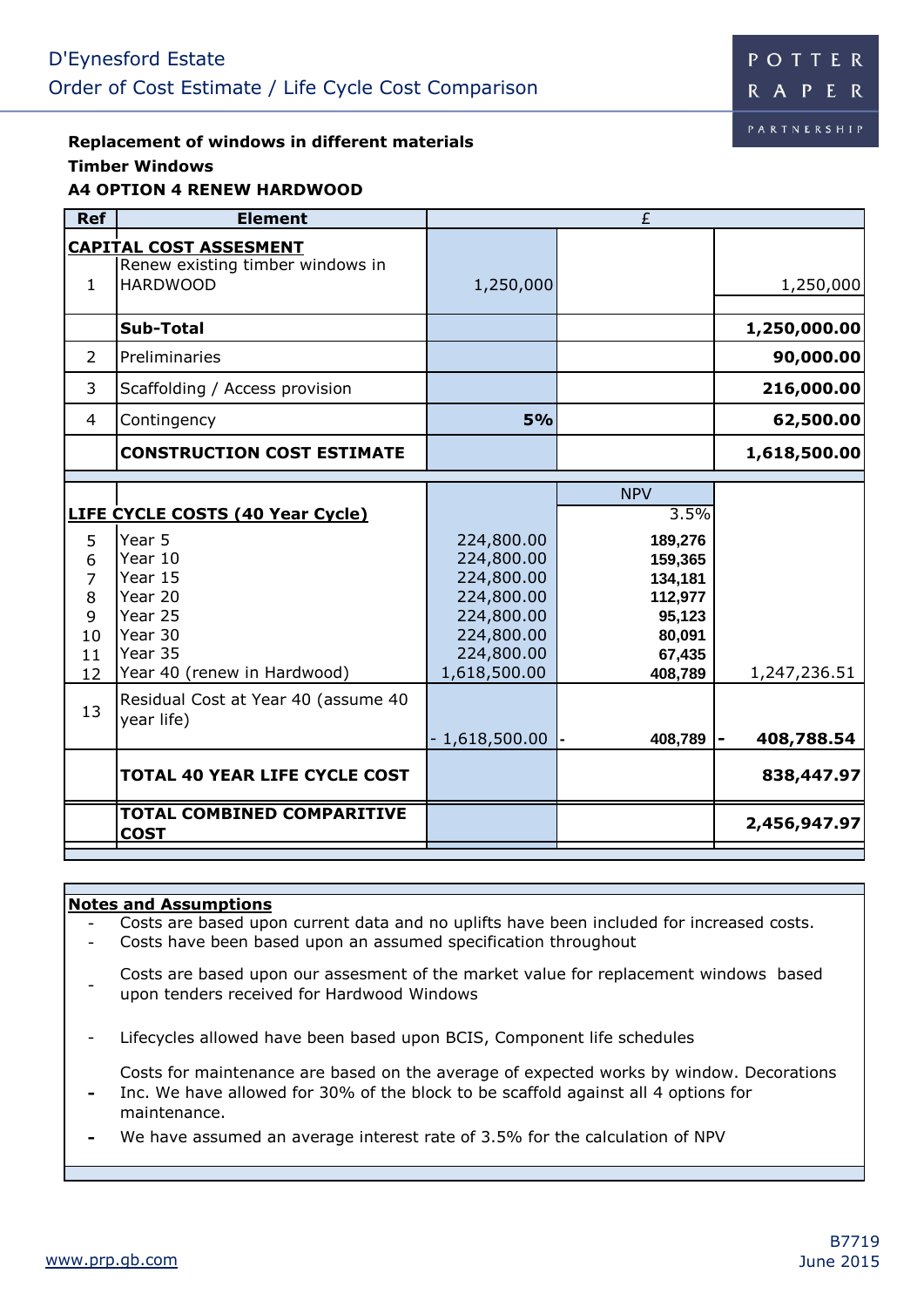# **Replacement of windows in different materials Timber Windows**

## **A4a OPTION 4 RENEW HARDWOOD Ref Element CAPITAL COST ASSESMENT** 1 Renew existing timber windows in HARDWOOD 1,250,000 1,250,000 **Sub-Total 1,250,000.00**  2 Preliminaries **90,000.00**  3 Scaffolding / Access provision **216,000.00**  4 Contingency **5% 62,500.00 CONSTRUCTION COST ESTIMATE 1,618,500.00**  NPV **LIFE CYCLE COSTS (40 Year Cycle)** 1.0% 5 Year 5 224,800.00 **213,889** 6 Year 10 224,800.00 **203,509** 7 Year 15 224,800.00 **193,631** 8 Year 20 224,800.00 **184,234** 9 Year 25 224,800.00 **175,292** 10 Year 30 224,800.00 **166,784** 11 Year 35 **12 Sear 35** 224,800.00 **158,690**<br>12 Year 40 (renew in Hardwood) 1,618,500.00 **1,087,071** 12 Year 40 (renew in Hardwood) 1,618,500.00 **1,087,071** 2,383,099.29 13 Residual Cost at Year 40 (assume 40 year life) - 1,618,500.00 **- 1,087,071 - 1,087,070.61 TOTAL 40 YEAR LIFE CYCLE COST 1,296,028.68 TOTAL COMBINED COMPARITIVE COST** 2,914,528.68 £

### **Notes and Assumptions**

- Costs are based upon current data and no uplifts have been included for increased costs.

- Costs have been based upon an assumed specification throughout
- Costs are based upon our assesment of the market value for replacement windows based upon tenders received for Hardwood Windows
- Lifecycles allowed have been based upon BCIS, Component life schedules

Costs for maintenance are based on the average of expected works by window. Decorations Inc. We have allowed for 30% of the block to be scaffold against all 4 options for

- maintenance.
- **-** We have assumed an average interest rate of 1% for the calculation of NPV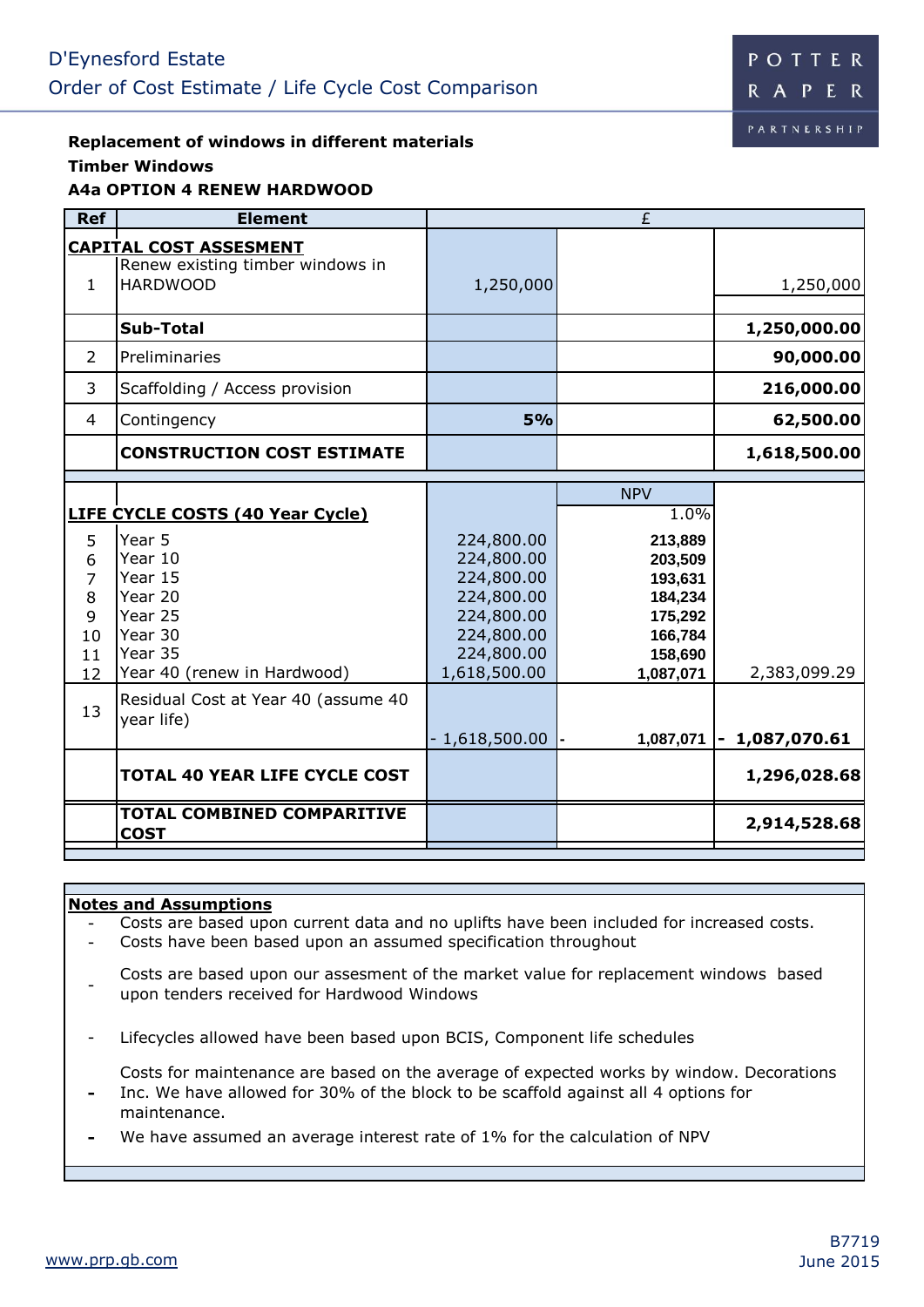## **Replacement of windows in different materials**

### **A.5 Cost Estimates**

## **Renew Crittal Windows and Balcony Doors in UPVC**

| <b>Ref</b> | <b>Element</b>                                                 |                 |                 |
|------------|----------------------------------------------------------------|-----------------|-----------------|
|            | <b>COST ESTIMATE - Kimpton Road Crittal Window Replacement</b> |                 |                 |
| C.         | Remove Existing Crittal Windows<br>Install New UPVC Windows    | 7,000<br>52,000 | 7,000<br>52,000 |
|            | <b>Sub-Total</b>                                               |                 | 59,000.00       |
| 3          | Preliminaries                                                  | 12.5%           | 7,375.00        |
| 4          | Scaffolding / Access provision                                 |                 | 15,500.00       |
| 5          | Contingency                                                    | 5%              | 2,950.00        |
|            | <b>CONSTRUCTION COST ESTIMATE</b>                              |                 | 84,825.00       |

| <b>Ref</b> | <b>Element</b>                                                                                        |                       |                       |
|------------|-------------------------------------------------------------------------------------------------------|-----------------------|-----------------------|
|            | <b>COST ESTIMATE - Kimpton Court Renew Balcony Doors and Frames</b>                                   |                       |                       |
| 3          | Clean and Overhaul Existing Windows<br><b>Remove Existing Doors</b><br>Install New UPVC Balcony Doors | 1,200<br>900<br>8,100 | 1,200<br>900<br>8,100 |
|            | <b>Sub-Total</b>                                                                                      |                       | 10,200.00             |
|            | Preliminaries                                                                                         | 12.5%                 | 1,275.00              |
| 3          | Scaffolding / Access provision                                                                        |                       |                       |
| 4          | Contingency                                                                                           | 10%                   | 1,020.00              |
|            | <b>CONSTRUCTION COST ESTIMATE</b>                                                                     |                       | 12,495.00             |

#### **Notes and Assumptions**

- Costs are based upon current data and no uplifts have been included for increased costs.

- Costs have been based upon an assumed specification throughout

- Costs are based upon our assesment of the market value for replacement windows based upon tenders received for UPVC Windows and Doors

**-** For works to Kimpton Court we have assumed access will be granted via the property to the existing balconies and therefore no access costs will be associated.